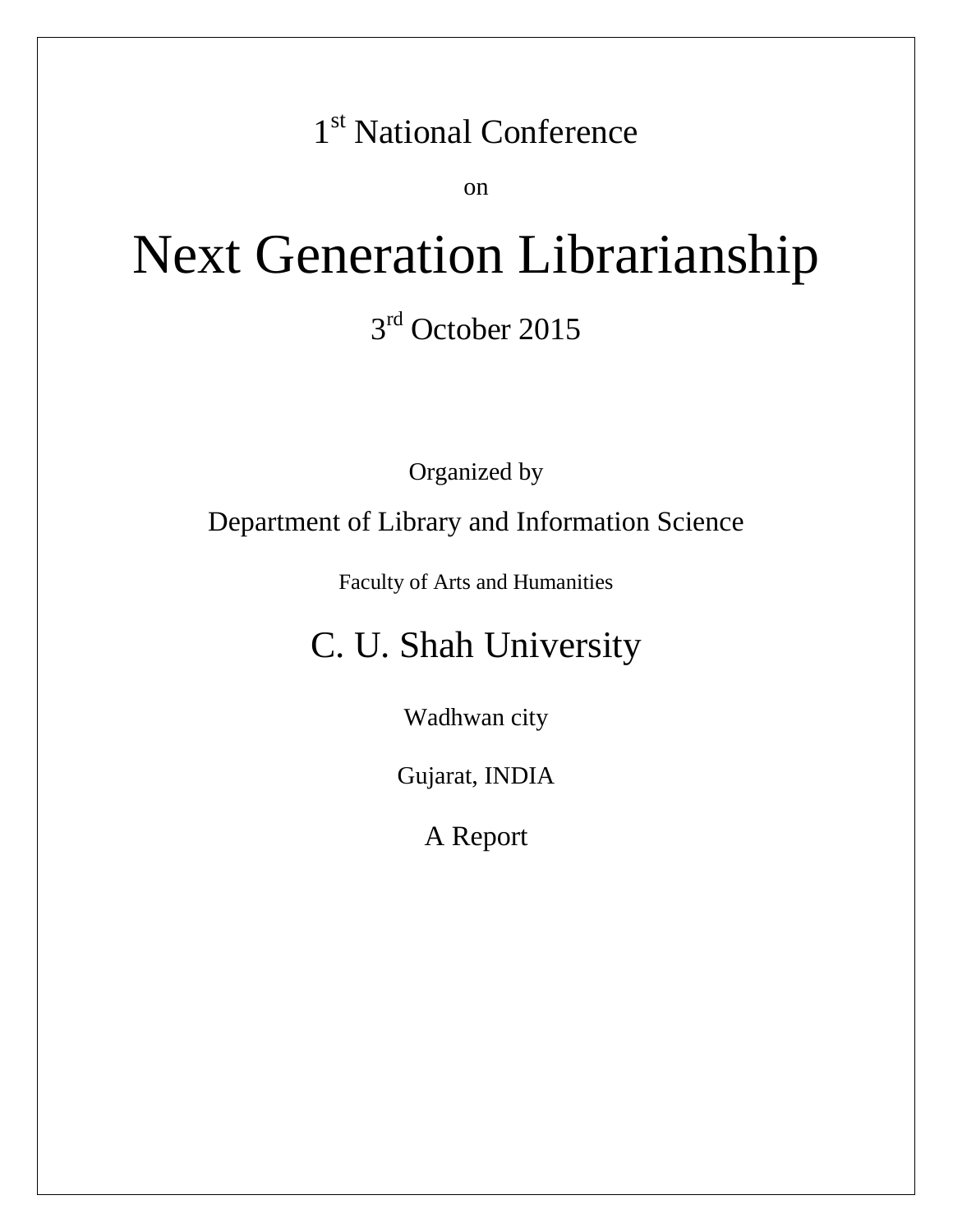## *NCNGL 2015 Report*

The **1 st National Conference on Next Generation Librarianship, NCNGL 2015** organized by Department of Library and Information science, Faculty of Arts and Humanities, C. U. Shah University Surendranagar, Gujarat on dated Oct.3, 2015.

The conference was inaugurated at the University's Auditorium, by the Dr. J. G. Sanghvi, President C. U. Shah University, Er. K. V. Mehta, Member Governing Body, C. U. Shah University, Dr. H. J. Jani, Provost, C. U. Shah University, Dr. Ved Vyas Dwivedi, Vice Provost, C. U. Shah University, Chief Guest Dr. H. Anilkumar, Librarian and Head of NICMAN, IIM, Ahmedabad, Guest of honor Dr. Mayank Trivedi, University Librarian and Senate Member, M. S. University of Baroda, Vadodara.



NCNGL-2015 was supported by TLS, Group, New Delhi, The Book Shop, Rajkot, Alpha Book, Ahmedabad and Akshat Publishers and Distributor's, Surendranagar



Director of conference and incharge of Department of Library and Information Science **Mr. Kishor Sakariya** welcomed the delegates and thanked to chief guests for accepting the invitation. He discussed the challenges face by libraries in the changing information dissemination and acquisition environment. He also emphasizes that how NCNGL conference is relevant to address the current changing need.

Report of the 1<sup>st</sup> National Conference on Next Generation Librarianship Page 1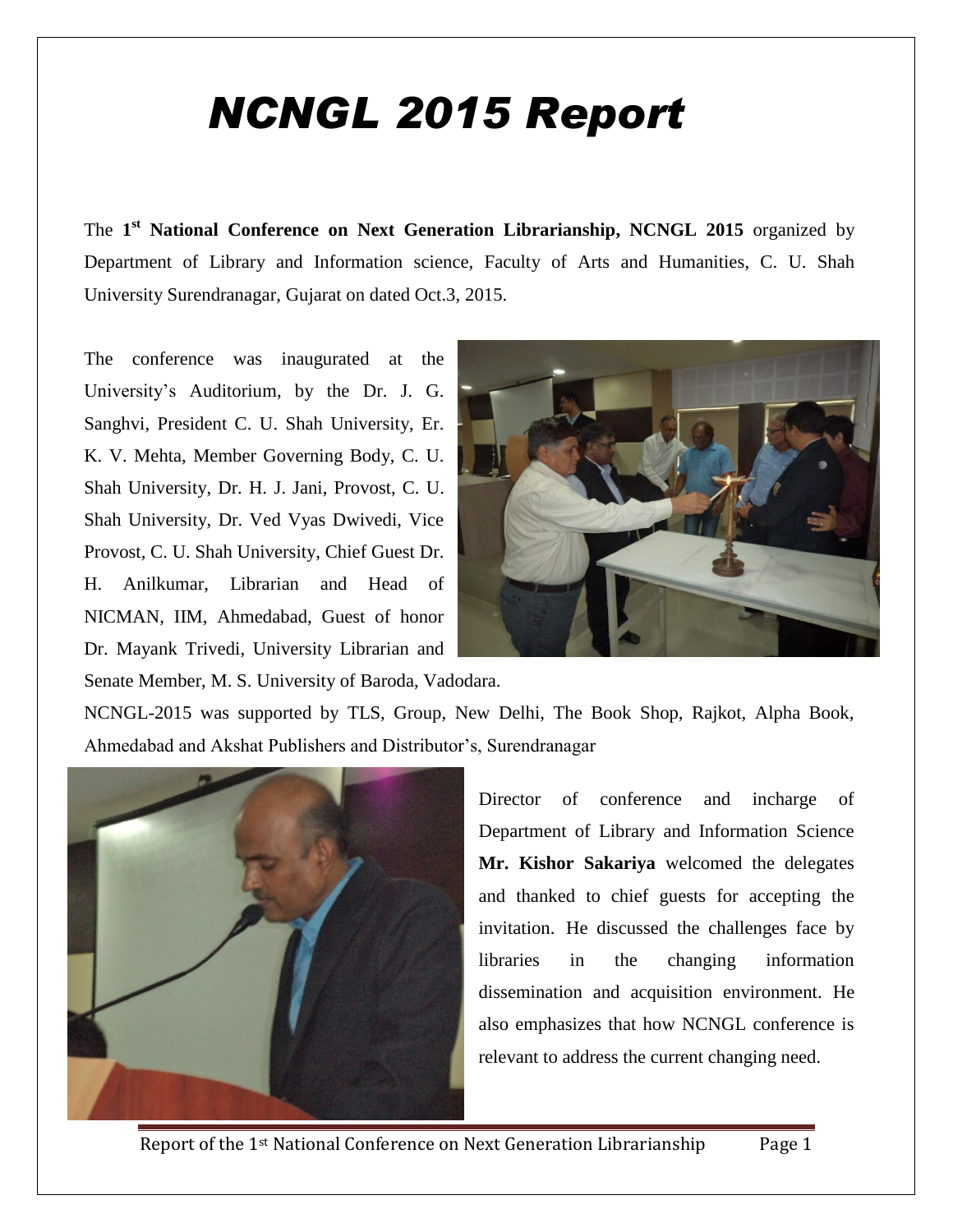It was followed by the address of the provost, C.U. Shah University

**Dr. H. J. Jani** (Provost, CU) started his speech with quote *"if you are not in the library, you must be either in library and hospital"*. In his address he emphasis the trending change in technology and user information need behaviour.

Prof. R.N. Joshi elaborates in his speech how libraries are playing a key role in helping to hone user information skills. Also provide a brief about C.U. Shah University.



#### **Key Note Addresses:**



**Dr. H. Anil Kumar,** IIMA In his address on the topic "emerging trends in libraries" discuss the external factor which are playing or will play key role in shaping the libraries and how library professional has to play their own role.

He discussed how the libraries are gaining importance day to day which is a reverse what was expected. He elaborates the factor like Education industry, Business, Unemployment, e-learning and talent shortage. Example like Maker space Print Vs. Electronic.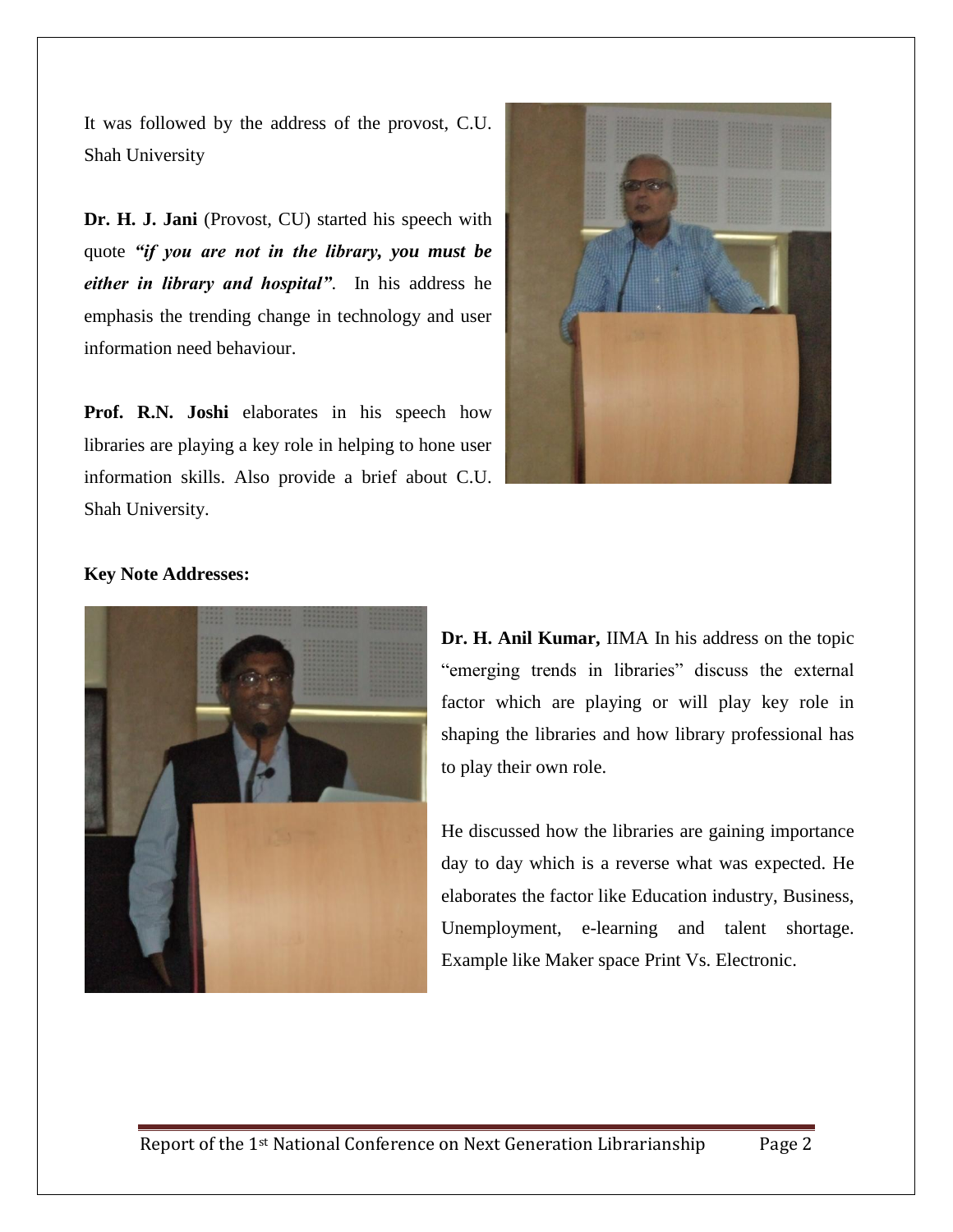**Dr. Mayank Trivedi,** M.S. University Talked about the role of library professionals in the changing technological environment. He elaborates different tools and technologies available free as open access and open source can be useful for providing a better library services.

He discussed advantage and disadvantage of e-resources and e-resource promotional methods. He provides the case of "Open Knowledge Gateway" which is developed in their library as a service.



#### **Technical Sessions: Time: 12.00 to 1.15**

There are three parallel sessions, where 31 papers were presented.

#### **Session 1**

Chair, Dr. Shishir Mandalia, Panelists: Ms. Kruti Trivedi and Mr. Jaydeep Mehta

A diverse range of topic was covered in the session from copyright to digital library. Few important points are…

- 1. Sanjay K Parekh proposed a model digital library in biotechnology.
- 2. Dr. Vaidehi C. Pandya discuss copyright and IPR Issues
- 3. Dr. J.P. Gondaliya on College libraries in the  $21<sup>st</sup>$  century
- 4. Mr. R.N. Mobarasa on Manage People



Report of the 1<sup>st</sup> National Conference on Next Generation Librarianship Page 3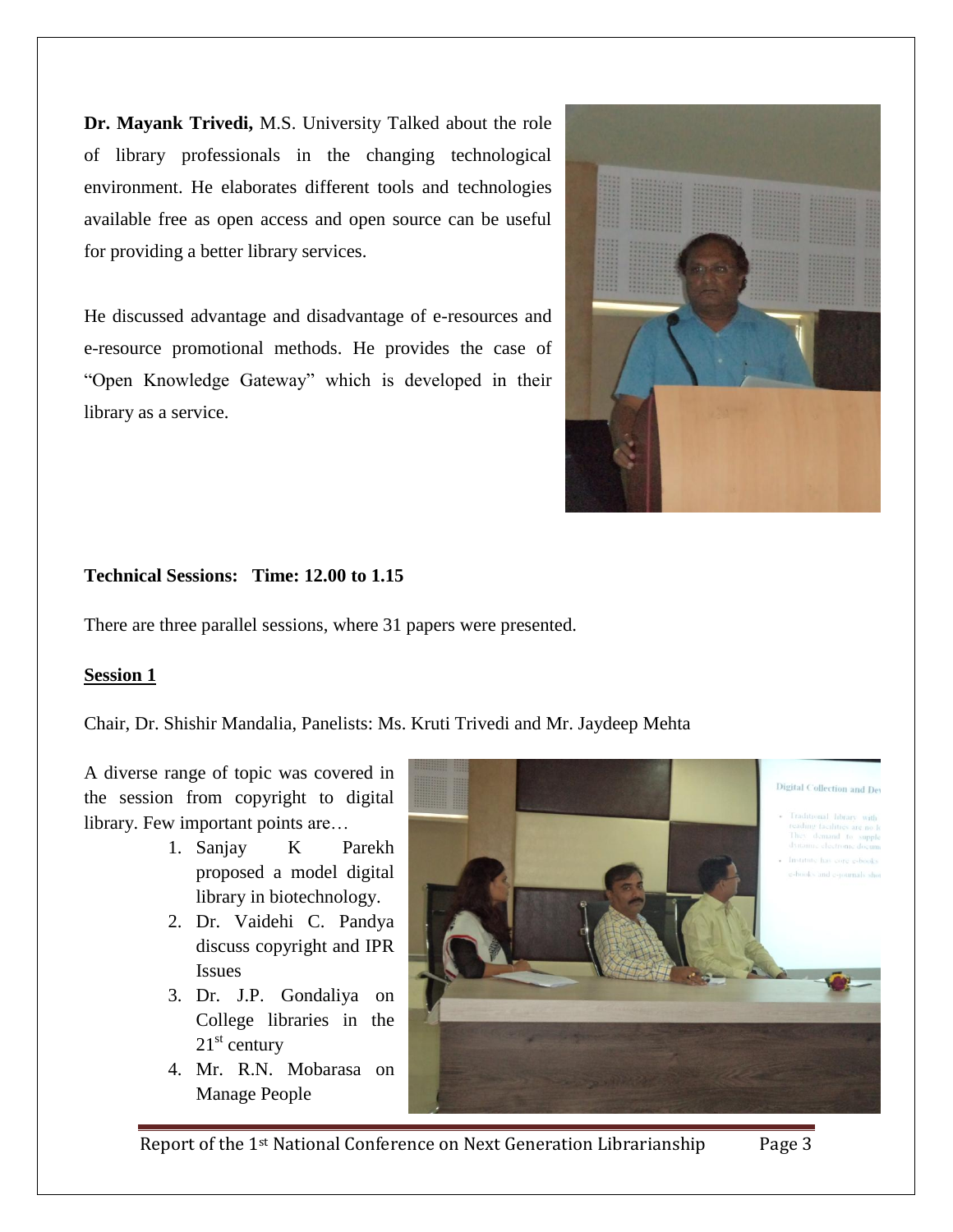- 5. Mr. Jitendra Agarwal and Mr. Mehul Raval on Digital Library
- 6. Ms. Shivani Acharya, Mr. Nikhil Gohel, Mr. Dharendrasinh Matedia on Cloud computing and potential role in the library
- 7. On Library Automation by Mr. Viras Rameshbhai and Mr. Hasmukh Makwana
- 8. Ms. Unnati Acharya and Mr. Manish Maradiya on RFID technology

#### **Session 2**

Chair, **Dr. Upendra Pandya**, Co-Chair, **Dr. Nilesh Kantariya** Panelists: Dr. Jignesh Parmar and Mr. Ghanshyam sinh Gohil

Papers presented on Open Source Software, Digital Library and Social Network/Media

- 1. Mr. Sevajibhai Ratathva and Mr. Alkesh Modi presented paper on digital library
- 2. Ms. Zankhana proposed Consortium of Gujarat Technological University
- 3. Ms. Dhruvi Acharya on librarian as a Knowledge Manager
- 4. On Social Media Ms. Jayshree Joshi and Ms. Jagruti Rathod
- 5. On Ms. Jyudith Bhatera on Data Curation
- 6. On Open Source software by Ramani Ranjan and Mr. Mukund Patel.

#### **Session 3**

Chair, **Dr. Kirit Shukla**, Co-Chair, **Ms. Meghna Vyas**, Panelists: Dr. Tejas Shah and Mr. Vithal Ramani

The session covered topic on digital library, electronic resource management and content analysis.

1. Mr. Uttam Kumar Rana on





Report of the 1<sup>st</sup> National Conference on Next Generation Librarianship Page 4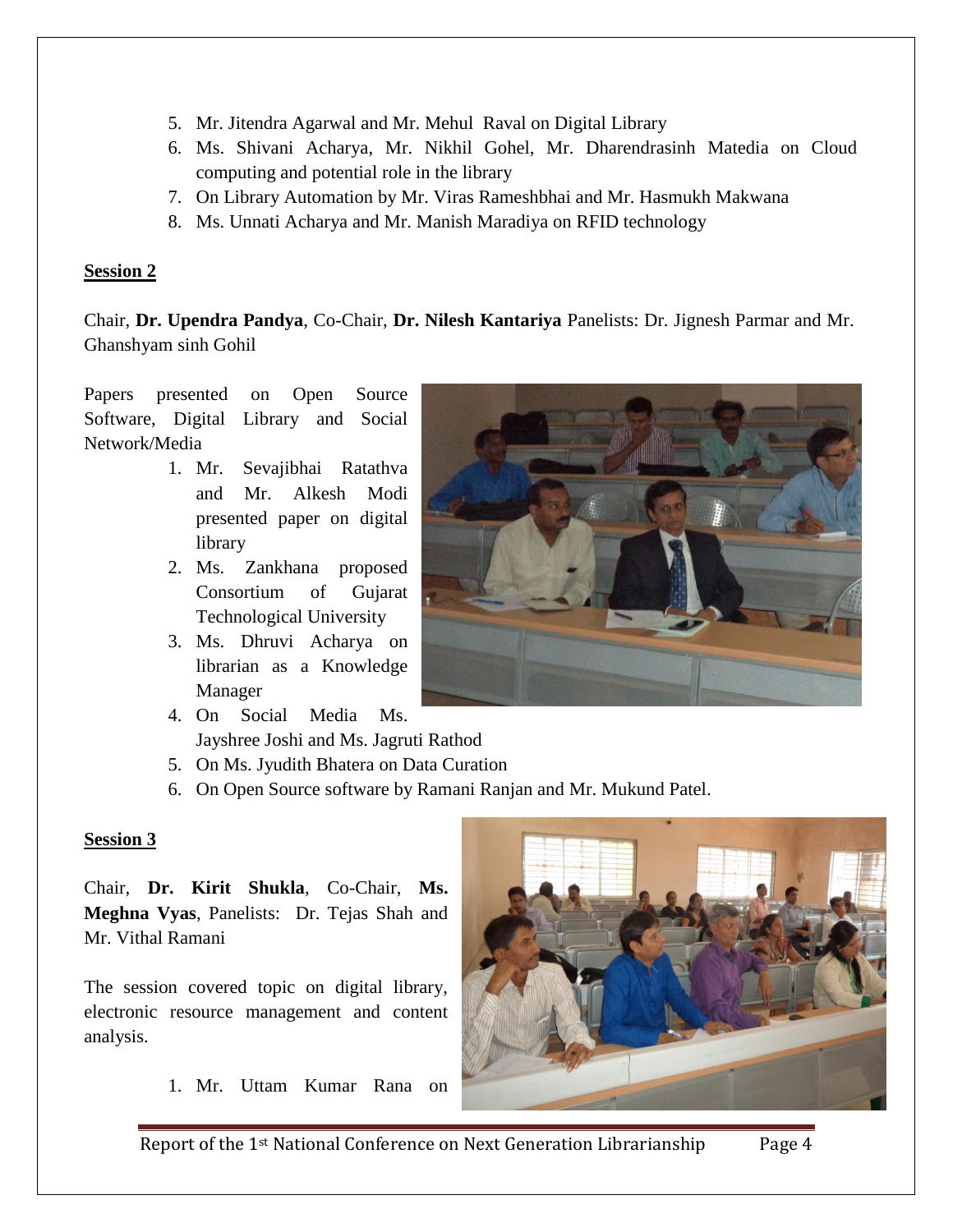digital resource management

- 2. On Content Analysis by Mr. S.N. Dash
- 3. Mr. Nirav Parmar, Ms. Sonal Gohel present paper on digital library
- 4. On E- Resources management and access by Mr. Manish Patel and Mr. Mahendra Patel
- 5. Mr. Mahendra Patel on Mobile Application
- 6. Role of library in digital era: library automation by Ms. Manisha Bhatt

#### **Session 4 Time: 2:00 p.m to 3:30 p.m**

Session Chair, **Dr. Yogesh Parekh**, Co-Chair, **Dr. C. K. Patel,** Panelist, Mr. Rajesh Trivedi and Mr. Shailesh Modi

There are six papers presented in this session on various topic like skill based librarianship, user empowerment, library consortia, digital library

- 1. Dr. Upendra Pandya on User empowerment.
- 2. Mr. Jaydeep Mehta on Skill based librarianship through soft skills.
- 3. Dr. Tejas Shah on librarian as a multitalented person
- 4. Mr. Trinayan Borgohain on Library Consortia
- 5. Mr. Pravin Kumar Parmar on digital library of defense sector.

#### **Conference Report:**

Report of the conference prepared and presented by **Mr. Mallikarjun Dora**, IIMA. He presented the general report of NCNGL 2015. He has classified the themes and papers and presented in graphical format.